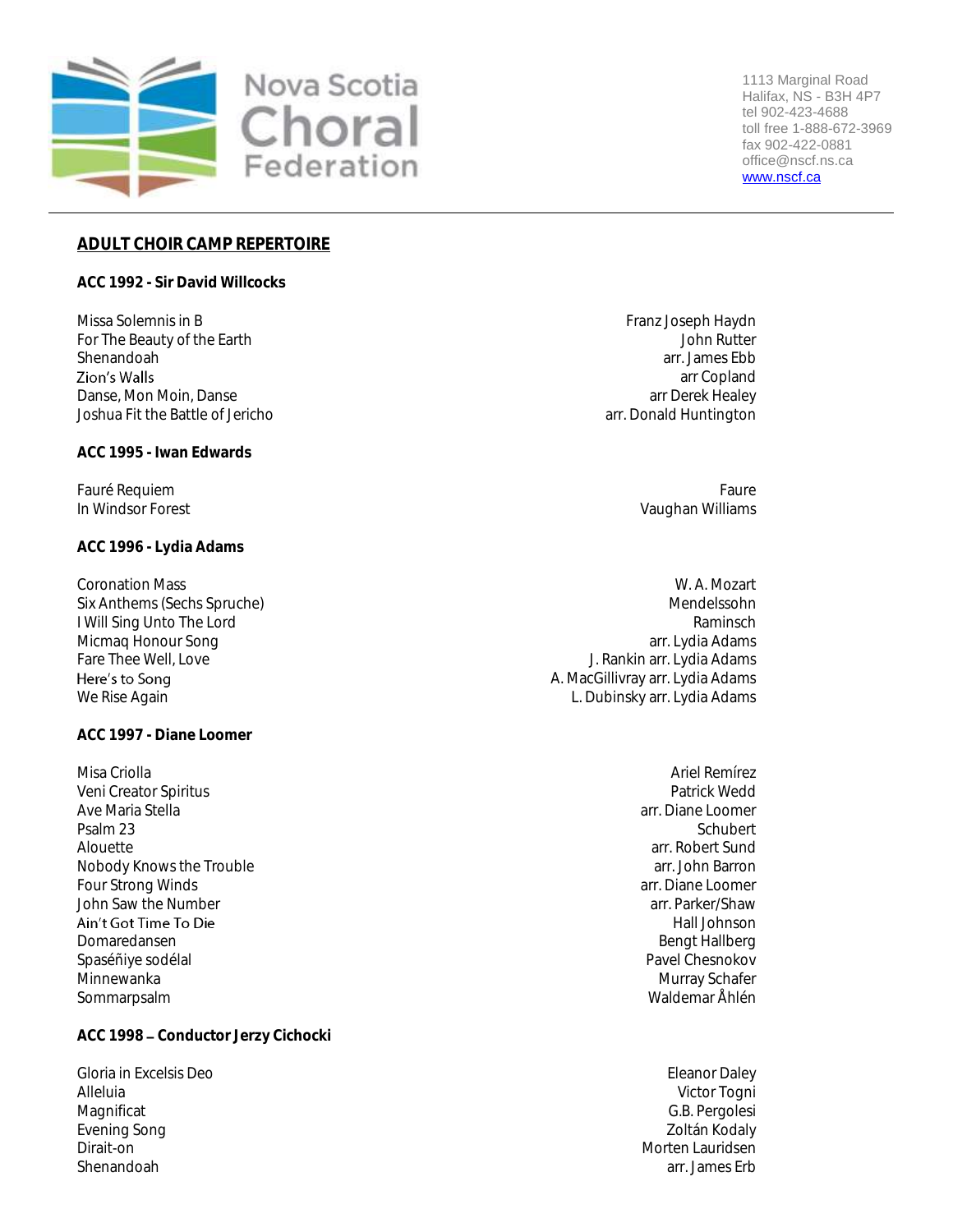Songs of a Prospector Stephen Chatman Stephen Chatman Stephen Chatman Stephen Chatman Stephen Chatman Stephen Chatman Pals Memories The Scout Roses I send to you The Calliope The Promise of Living and Sales and Sales and Sales and Sales and Aaron Copland Aaron Copland Chorus of the Hebrew Slaves Chorus of the Hebrew Slaves G. Verdi<br>Music for the Liturav G. Verdi Music for the Liturgy

ACC 1999 - Michael Gormley

Ave verum corpus Byrd Ave verum corpus and the second second second second second second second second second second second second se<br>Ave verum corpus and the second second second second second second second second second second second second s Ave verum corpus Elgar<br>Ave verum corpus Elgar<br>Ave verum corpus Elgar Ave verum corpus and the second second second second second second second second second second second second second second second second second second second second second second second second second second second second s Locus iste Bruckner Os justi meditabitur and the set of the set of the set of the set of the set of the set of the set of the set o<br>Bruckner Bruckner and the set of the set of the set of the set of the set of the set of the set of the set of Ave Maria Bruckner (1999) and the second state of the second state of the second state  $\sim$  Bruckner (1999) and the second state of the second state of the second state of the second state  $\sim$  1999) and the second state o Liebeslieder Walzer Brahms (1999) - States and Schwarzer Brahms (1999) - Brahms (1999) - Brahms (1999) - Brahms<br>A Sprig of Thyme A Sprig of Thyme

**ACC 2000 - Brainerd Blyden Taylor**

Frostina Randall Thompson The Road Not Taken Choose Something Like a Star The Telephone<br>Come In Come In the complex of the complex of the complex of the complex of the complex of the complex of the complex of the complex of the complex of the complex of the complex of the complex of the complex of the complex of the The Pasture<br>Sicut Cervus Zion's Walls Didn't My Lord Deliver Daniel Lamb of God J. Washburn

ACC 2001 - Iwan Edwards

Zadock the Priest G.F. Handel<br>
In Memoriam (Requiem) and C.F. Handel C.F. Handel C.F. Handel C.F. Handel C.F. Handel C.F. Handel C.F. Handel In Memoriam (Requiem) Avinu Malkeinu Nather and Santa Terminal Srul Irving Glick Srul Irving Glick<br>Alymn to Freedom Nather and Srul Irving Glick Srul Irving Glick Nather and Srul Irving Glick Srul Irving Glick Hymn to Freedom Ocar Peterson Live in Friendship<br>Linden Lea Sweet Day R. Vaughan Williams<br>Danse, mon monie, danse and the state of the state of the state of the Sunghan Williams Danse, mon monie, dans Danse, mon monie, danse Jamaican Market Place (1999) and the University of the University of the University Parrow (1999) and Larry Farrow<br>Three American Lyrics (1999) and the University of the University of the University of the University of th Three American Lyrics Fiddler Man

Sicut Cervus Palestrina The King Shall Rejoice **Handel** Handel And The King Shall Rejoice **Handel** Handel And The King Shall Rejoice **Handel** Cantique de Jean Racine Fauré de Santique de Jean Racine Fauré de la commune de la commune de la commune de Fauré Serenade to Music **R. Vaughan Williams** R. Vaughan Williams At the River Copland (2008) At the River Copland (2008) At the River Copland (2008) At the River Copland (2008) Long Time Ago Copland Copland arr. Moses Hogan Soon Ah Will be Done arr. Diane Loomer/Lawson-Gould I Want Jesus Hairstow Keep Your Lamps arr. Andre Thomas arr. Andre Thomas arr. Andre Thomas arr. Andre Thomas arr. Andre Thomas arr. Andre Thomas arr. Andre Thomas arr. Andre Thomas arr. Andre Thomas arr. Andre Thomas arr. Andre Thomas arr. And Zadock the Priest G.F. Handel

R. Vaughan Williams

#### A Registered Charity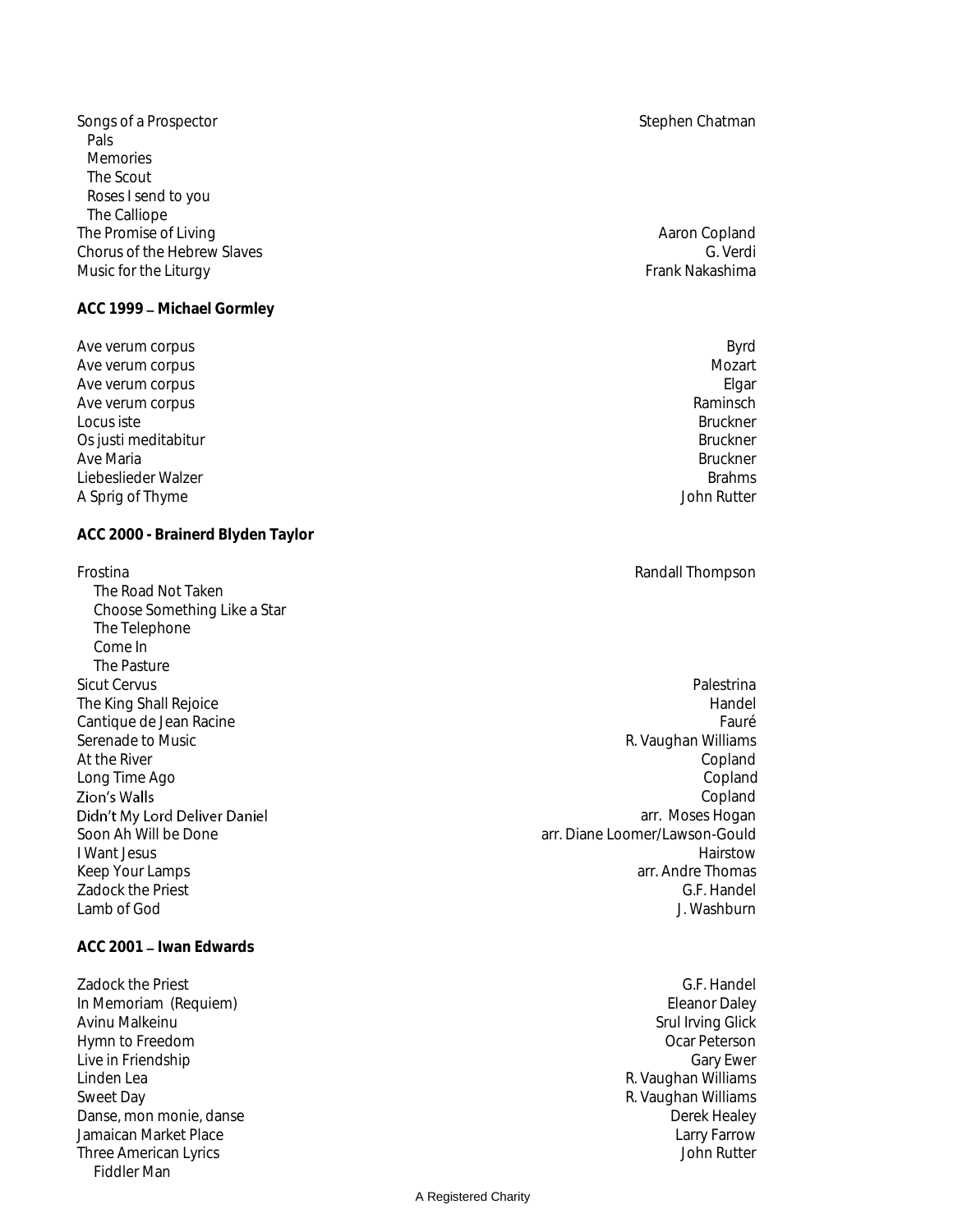Soldier Boy The Terrible Tale of Tom Gilligan

## **ACC 2002 Iwan Edwards & Canadian Chamber Choir in Residence**

The Heavens are Telling F.J Haydn F.J Haydn F.J Haydn F.J Haydn F.J Haydn F.J Haydn F.J Haydn F.J Haydn F.J Haydn Ave Verum **Edward Elgar** entertainment of the state of the state of the state of the state of the state of the state of the state of the state of the state of the state of the state of the state of the state of the state o Rainbow Symphony (from "Triumph of the Spirit) Srul Irving Glick<br>Randall Rhompson Choose Something Like a Star<br>Mi'kmaq Honour Song Lydia Adams The Lord is my shepherd John Rutter Psalm 148 Gustav Holst Four strong winds and the strong winds are strong winds and the strong winds are strong winds are strong winds and the strong winds are strong winds and the strong winds are strong winds and the strong winds are strong win Blind Man Diane Loomer Communication and the United States of the United States of Diane Loomer Communications The hour has come Samuel Communications and the state of the Srul Irving Glick Srul Irving Glick (last movement only from Choral Symphony) Here's to song arr. Lydia Adams ACC 2003 - Barbara Clark Living in a Holy City Stephen Hatfield Stephen Hatfield Pie Jesu James Wright Down by the Riverside **American traditional**, Arranged/John Rutter The Maypole **Paul Halley Paul Halley Paul Halley** Soldier, Won't You Marry Me?<br>The Virgin Mary had a Baby Boy Fraditional Trinidad Carol, Arranged/Stephen Hatfield Traditional Trinidad Carol, Arranged/Stephen Hatfield When the Saints Go Marching American traditional, Arranged/John Rutter Exsultate Justi Quinto Maganini Fogarty's Cove Stan Rogers, Arranged/Ron Smail Der 42. Psalm Felix Mendelssohn Bartholdy<br>Will Ye No Come Back Again? Scottish Folk Song, Arranged/Mark Sirett Scottish Folk Song, Arranged/Mark Sirett Freedom Trilogy **Paul Halley** Paul Halley **Paul Halley** Danny Boy Traditional Irish Melody, Words/Frederick Wetherby, Arranged/Allan Bevan **ACC 2004 - Douglas Dunsmore** Sicut Cervus Palestrina Palestrina Palestrina Palestrina Palestrina Palestrina Palestrina Palestrina Palestrina Salmo 150 **Ernani Aguiar** Control of the Control of the Control of the Control of the Control of the Control of the Control of the Control of the Control of the Control of the Control of the Control of the Control of the C Kyrie: Call to Prayer from the African Sanctus decrees and the Lord's Pavid Fanshawe David Fanshawe<br>The Lord's Prayer

Set me as a Seal Robin King and the set of the set of the set of the set of the set of the set of the set of the set of the set of the set of the set of the set of the set of the set of the set of the set of the set of the Acadie de nos coeur from La suite des retrouvailles J. Comeau, Lennie Gallant, Jac Gautreau, arr. Scott Epitaph for Moonlight **R. Australian Equipment Control** R. Murray Schafer Lift Every Voice J. Weldon, J.R. Johnson, arr. L. Larson It Is Well With My Soul Mary McDonald It's My Desire Muie Render C.A. Pinto Fonseca

Freda P. Bagley & Horace C. Boyer Irish Blessing Bob Chilcott (1999) and the state of the state of the state of the state of the state of the state of the state of the state of the state of the state of the state of the state of the state of the state of t

**ACC 2005 - Victoria Meredith**

Gloria Vivaldi Let Nothing Ever Grieve Thee Brahms and the Brahms and the Brahms and the Brahms and the Brahms and the Brahms Hallelujah (from Mount of Olives) and the set of the set of the Beethoven are set of the Beethoven and Beethoven are set of the set of the Beethoven are set of the set of the set of the set of the set of the set of the set Tear for Tear arr. Herman arr. Herman arr. Herman arr. Herman arr. Herman arr. Herman arr. Herman arr. Herman Loch Lomond arr. Quick The Water is Wide arrangement of the Material Control of the Material Control of the Material Control of the Ma St. Keverne's Feast Adijo, Kerida Jacobson, J. New York and States and States and States and States and Jacobson, J. Jacobson, J.

Smallman, J.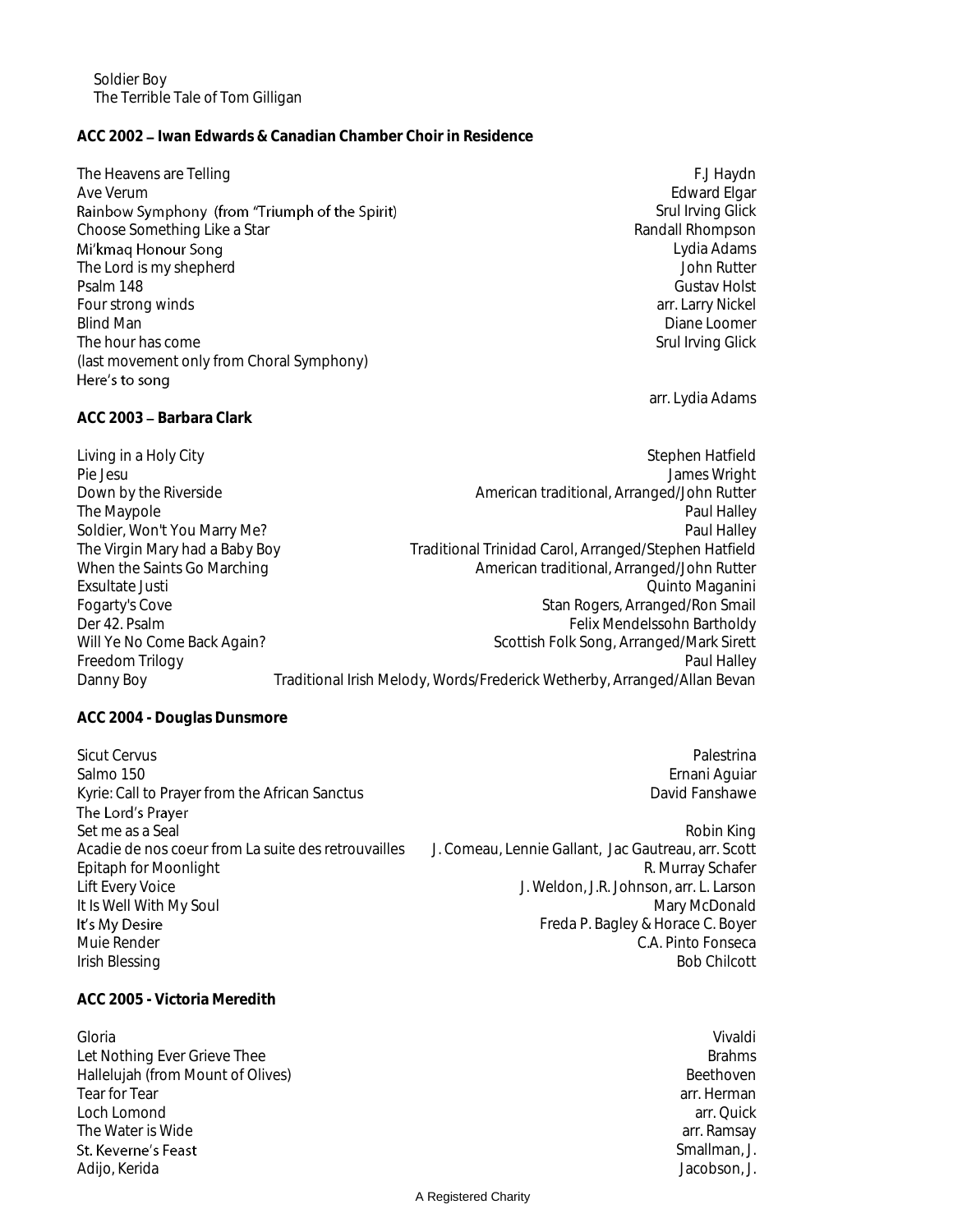## ACC 2006 - Diane Loomer

Precious Lord, Take My Hand Finlandia-hymnai

ACC 2007 - Debra Cairns

Hospodi Pomilui S.V. Lvovsky Cantique de Jean Racine Gabriel Fauré de Les Antiques de Jean Antique de Jean Racine Gabriel Fauré de Les Antiques de Le Ave Maris Stella Johan-Magnus Sjöberg<br>Lamentations of Jeremiah and Johan-Magnus Sjöberg<br>Z. Randall Stroope Lamentations of Jeremiah **Z. Randall Stroope**<br>
Sing me to Heaven<br>
Daniel E.Gawthrop Sing me to Heaven In Remembrance (from Requiem)<br> **In Remembrance (from Requiem)** Eleanor Daley<br> **In Transference Contract Contract Contract Contract Contract Contract Contract Contract Contract Contract Contract Contract Contract Contract C** O, my Luve's like a red, red rose My spirit sang all day Echo Robert H. Young Three Australian Bush Songs Iain Grandage Iain Grandage Iain Grandage Iain Grandage Iain Grandage Iain Grandage Och jungfrun hon går I ringen Hugo Alfvén Hugo Alfvén Hugo Alfvén

**ACC 2008 Lawrence Ewashko**

Sanctus from the Requiem Gabriel Faure on this Shining Star<br>Sure on this Shining Star Gabriel Faure on this Shining Star Sure on this Shining Star Cherubic Hymn No 8 from the Liturgy of St John Sergei Rachmaninoff Stomp your foot **Aaron Copeland Aaron Copeland** A La Claire Fontaine<br>
Anthony Petti<br>
Adonai, Adonai Ain't got time to die Ave verum corpus Ave Maria **Anton Bruckner** Anton Bruckner Anton Bruckner Anton Bruckner Anton Bruckner Blow blow thou winter wind  $\blacksquare$ The Blue Bird Charles V Stanford Charles V Stanford Create in me a clean heart **Peter Tognie** Peter Tognie **Peter Tognie** Peter Tognie Peter Tognie Peter Tognie Peter Tognie Peter Tognie Peter Tognie Peter Tognie Peter Tognie Peter Tognie Peter Tognie Peter Tognie Peter Tog Drunken Sailor **Robert Sundailor** Robert Sundailor Robert Sundailor Robert Sundailor Robert Sundailor Robert Sund Gloria in excelsis Deo Eleanor Daley Les Raftsman Ruth Watson Henderson Ruth Watson Henderson Lover's Arithmetic Have You Met Lonely

My Lord, What a Mornin arrive to the matter of the matter of the matter of the matter of the matter of the matter of the matter of the matter of the matter of the matter of the matter of the matter of the matter of the mat For the Beauty of the Earth John Rutter Domaredansen Bengt Hallberg<br>Wie Lieblich Sind Deine Wohnungen Bengt Hallberg<br>Bengt Hallberg Brahms (Bengt Hallberg) Wie Lieblich Sind Deine Wohnungen<br>Precious Lord. Take My Hand<br>Precious Lord. Take My Hand Maple Leaf Forever arr. Ron Smail<br>
She's Like the Swallow arrangement of the Swallow arrest of the Swallow arrest of the Swallow arrest of the Sw arr. Stephen Chatman Wood River North Adorned Number 2008 and the Caldor Caldor (Zwosdesky Number 2008)<br>The Farth Adorned Number 2008 and the Caldor Number 2008 and the Caldor Waldemar Ahlen Waldemar Ahlen<br>Velio Tormis Laulusild Veljo Tormis Ganglat fran Appelbo arr. Robert Sund and The Sund and The Sund are set of the Sund and The Sund are set of the Sund and The Sund are set of the Sund and The Sund are set of the Sund and The Sund are set of the Sund and Th Meeste Veljo Tormis Adoro Te Traditionl Gregorian Chant arr. Rupert Lang Earth Teach Me **Rupert Lang** Morning Has Broken Stephen Smith Stephen Smith Watching the Apples Grow arr. Ron Smail and the Apples Grow arr. Ron Smail and the Apples Grow arr. Ron Smail

> Maurice Duruflé H.T. Burleigh David C. Dickau

Srul Irving Glick Hall Johnson<br>Imant Raminsch Paul Halley<br>Mike Ator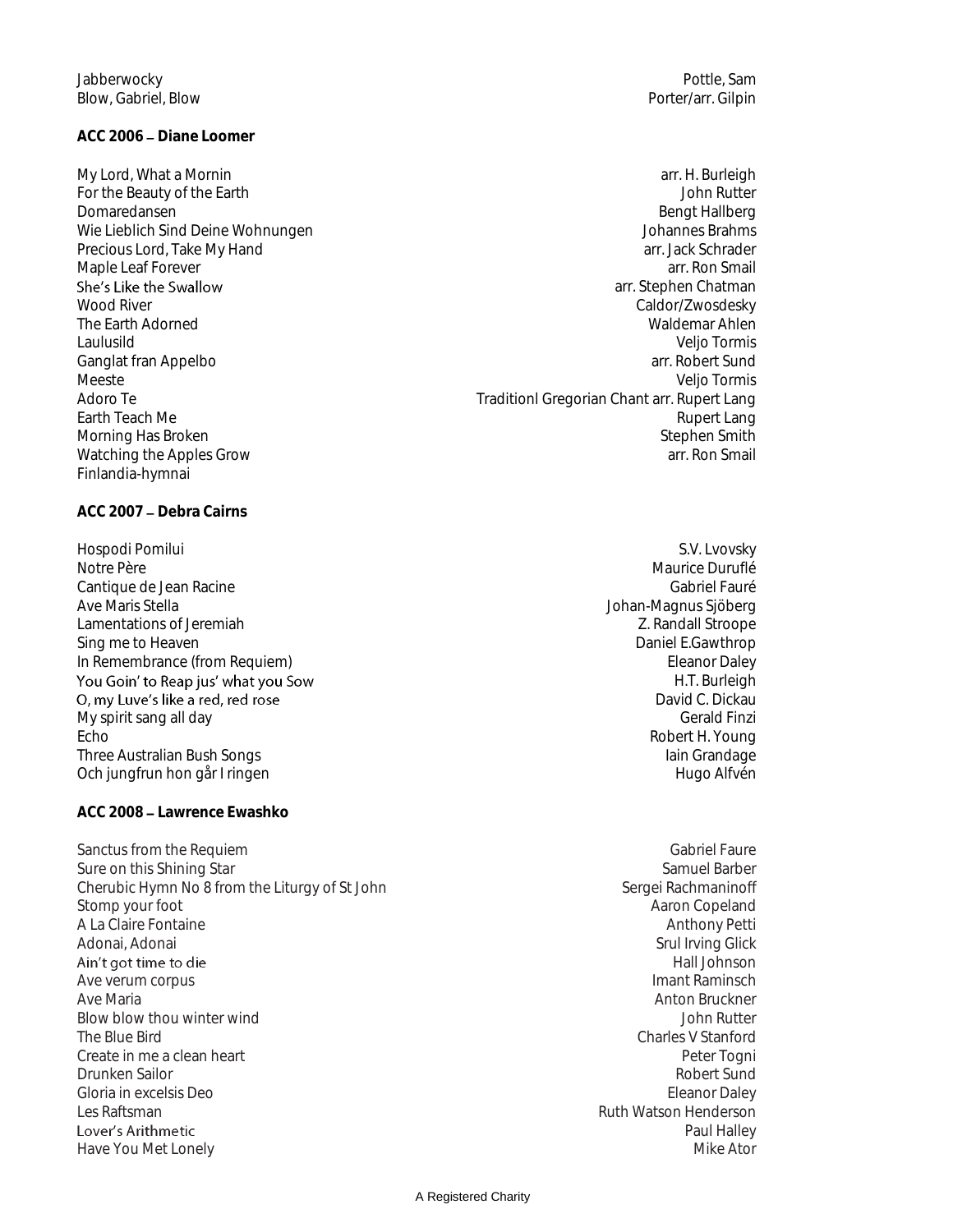## **ACC 2010 Victoria Meredith**

Sing Unto God (*Judas Maccabaes*) and the setting of the setting of the George Frideric Handel Chorus of the Hebrew Slaves (*Nabucco*) Giuseppe Verdi *Elijah,* selected choruses **Felix Mendelssohn** Cloths of Heaven Mark Sirett and Cloths of Heaven Mark Sirett and Cloths of Heaven Mark Sirett and Cloths of Heaven Mark Sirett and Cloths of Heaven Mark Sirett and Cloths of Heaven Mark Sirett and Cloths of Heaven Mark Si Peggy Gordon arr. Gary Ewer are the state of the state of the state of the state of the state of the state of the state of the state of the state of the state of the state of the state of the state of the state of the stat Mosquitoes (*Due North*) Stephen Chatman<br>Pirates of Penzance Medley Stephen Chatman Pirates of Penzance Medley Boogie Woogie Bugle Boy<br>Rock around the Clock Elijah Rock arr. Jester Hairston Bright Morning Star arr. Fred Squatrito Hymn to Freedom **Oscar Peterson/arr. Read** 

### **ACC 2011 Willi Zwozdesky**

Sing We and Chant It Thomas Morley Ecco Mormorar Londe Die Nacht Franz Schubert († 1892)<br>20 Oktober – Franz Schubert Gircus Band<br>20 Oktober – Franz Schubert († 1892) Circus Band Charles Ives An Eriskay Love Lilt Scottish folk (Roberton) and Scottish folk (Roberton) and Scottish folk (Roberton) Westering Home **Scottish folk (Roberton) Scottish folk (Roberton**) Rise Up My Love, My Fair One Notice that the same of the Healey Willan Three Hundarian Folk Sonds<br>Three Hundarian Folk Sonds Note that the Sonds of the Seiber Seiber Three Hungarian Folk Songs Seiber (Schwarzeit Schwarzeit Seiber Seiber Seiber Seiber Seiber Seiber (Schwarzeit<br>The Seiber (Schwarzeit Schwarzeit Schwarzeit Schwarzeit Schwarzeit Schwarzeit Schwarzeit Schwarzeit Schwarzeit<br> Ah, Si Mon Moine Voulait Danser Blue Skies **Irving Berlin (Emerson) Blue Skies Irving Berlin (Emerson**) Gate, Gate Brian Tate Brian Tate Brian Tate Brian Tate Brian Tate Brian Tate Brian Tate Brian Tate Brian Tate The Stars are With the Voyager **Eleanor Daley Eleanor Daley** My Labrador Rug Sheldon Rose

## **ACC 2012 Scott Leithead**

The Stars Stand Up in the Air Way Over in Beulah Lan' III - God Will Give Orders IV Sweet Child

- Jing-ga-lye-ya Sled, Bruce The King Shall Rejoice **Handel**<br>Sleep **Handel** Sleep Whitacre, Eric Allons gai bergeres G. Costeley Sicut cervus Palestrina Go Lassie Go arr. Sirett Amor De Mi Alma<br>
2. Randall Stroope<br>
Joseph Jongen (with permission) Joseph Jongen (with permission) Watane Sirett and Sirett and Sirett and Sirett and Sirett and Sirett and Sirett and Sirett and Sirett and Sirett Jesus Met the Woman Spiritual arr. Hatfield Auld lang syne arr. Sirett arrest arrest arrest arrest arrest arrest arrest arrest arrest arrest arrest arrest arrest arrest arrest arrest arrest arrest arrest arrest arrest arrest arrest arrest arrest arrest arrest arrest Veni Sancte Spiritus Siretti Siretti Superintensi Siretti Siretti Siretti Siretti Siretti Siretti Siretti Sirett
	- **W.S. Gilbert & Arthur Sullivan<br>Raye & Prince/arr. Lojeski** Freedman & Knight/arr. Funk
		- Violeta Parra, Zwozdesky
- One Voice **Arr. Allison Girvan Manuscript Arr. Allison Girvan Manuscript** Wildsbok **Manuscript Renette Bouwer - Manuscript** The Ground Communication of the Ground Communication of the Ground Communication of the Ground Communication of the Ground Communication of the Ground Communication of the Ground Communication of the Ground Communication o Les Voyageurs De La Gatineau arrangement des Voyageurs De La Gatineau arrangement des Voyageurs De La Gatineau No Time Susan Brumfield<br>The Stars Stand Up in the Air stars and the Stars Stand Up in the Air stars are stars as a stars of the Stars arr. Stacey Gibbs Snow Angel Sarah Quartel Manuscript Communication of the Sarah Quartel Manuscript Communication of the Sarah Quartel Manuscript

### A Registered Charity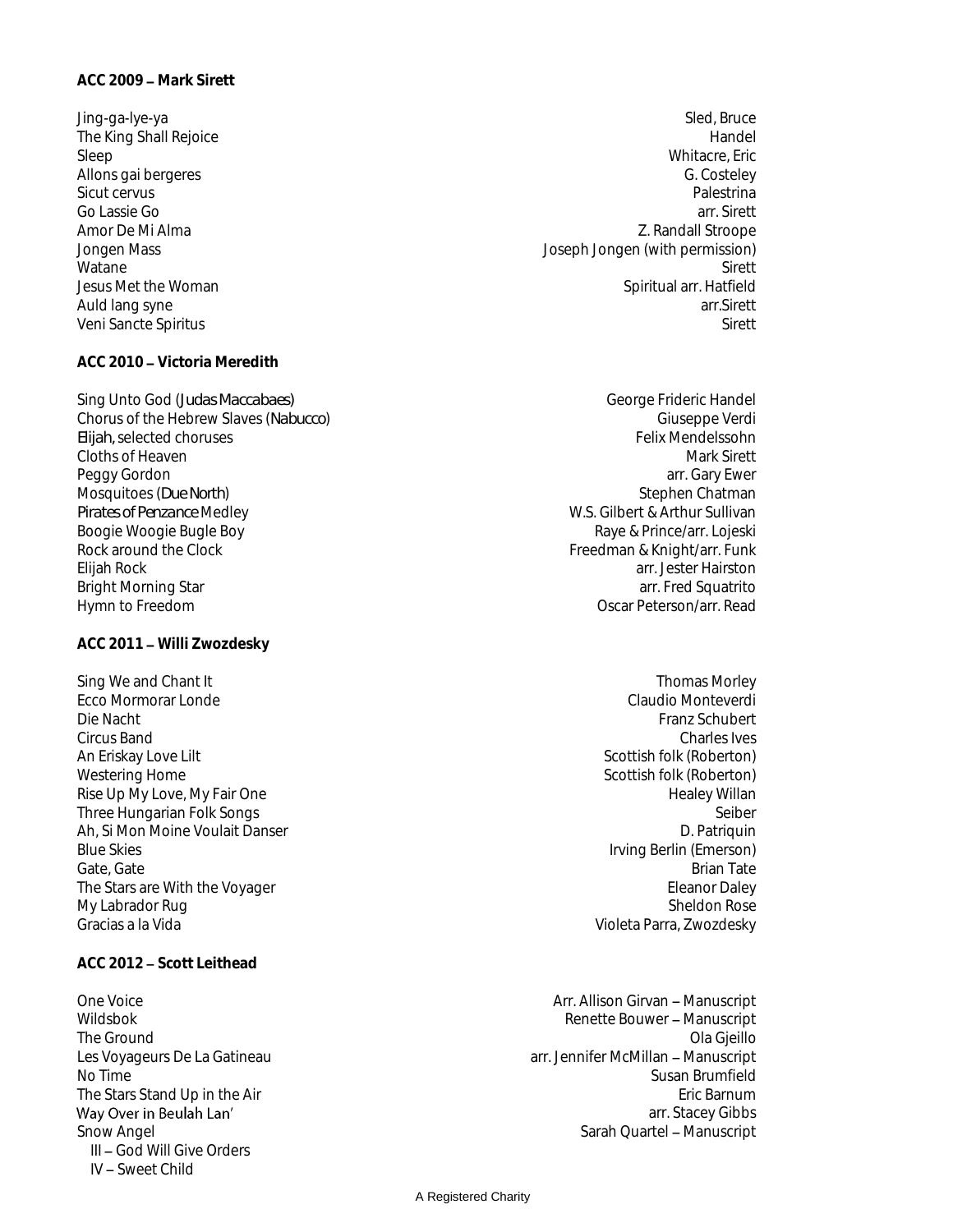3 African Folk Songs

## **ACC 2013 Len Ratzlaff**

Te Deum in Channel and the United States of the United States of the United States of the United States of the Verleih Uns Frieden († 1888)<br>Wie lieblich sind deine Wohnungen († 1888)<br>Mendelssohn († 1888) Wie lieblich sind deine Wohnungen<br>And Every Stone Shall Cry And Every Stone Shall Cry Prayer of St. Patrick Bernhardt Bernhardt Bernhardt Bernhardt Bernhardt Bernhardt Bernhardt Bernhardt Bernhardt Fire, fire, my heart Morley and Morley and Morley and Morley and Morley and Morley and Morley and Morley and Morley and Morley and Morley and Morley and Morley and Morley and Morley and Morley and Morley and Morley and Mor My Love Dwelt in a Northern Land Elgar Aprés un Rêve Fauré, arr. Denis Arseneau The Splendor Falls on Castle Walls Carter (1999) and the Splendor Falls on Castle Walls Carter (1999) and Carter<br>Tabula rasa Carter (1999) and Castle Walls Carter (1999) and Carter (1999) and Carter (1999) and Carter (1999 Tabula rasa McDonald Ain't Got Time to Die

ACC 2014 - Morna Edmundson

Be Like the Bird Abbie Betinis and the Betinis and the Betinis and the Betinis and Abbie Betinis and Abbie Betinis All Creatures Now John Bennet Erev Shel Shoshanim Joseph Hadar Liebesledier Waltzer (4 movements) and the settlement of the settlement of the settlement of the Brahms of the Brahms of the Shahms of the Shahms of the Shahms of the Shahms of the Shahms of the Shahms of the Shahms of the Alta Trinita Beata Anon Beati Quorum Via Stanford<br>
Nearer My God to Thee Stanford<br>
Stanford Stanford Nearer My God to Thee Scarborough Fair and the state of the state of the state of the state of the state of the state of the state of the state of the state of the state of the state of the state of the state of the state of the state of the st Loch Lomond arr. Jonathan Quick<br>
Soldier Won't You Marry Me

**ACC 2015 Hilary Apfelstadt**

Let their celestial concerts all unite Handel Assets and the Handel Handel Handel Handel Handel Handel Handel How lovely are the messengers Mendelssohn and the messengers Mendelssohn and the messengers Mendelssohn and the messengers  $\mathbb{R}$ Walk in the light **Houghton, array in the light** Houghton, array in the Houghton, array in the light **Sing a mighty song Gawthrop Sing a mighty song Gawthrop Gawthrop Gawthrop Gawthrop Gawthrop Gawthrop Gawthrop Gawthrop Gawthrop Gawthrop Gawthrop Gawthrop Gawthrop Gawthrop Gawthrop Gawthrop Gawthrop Gawthrop Gawthrop Gaw** Loyal Hearts Eleanor Daley Good night, dear heart Forrest European Superior Control of the Superior Control of Terms of Terms and Terms of Terms of Terms and Terms of Terms of Terms of Terms of Terms of Terms of Terms of Terms of Terms of Terms of T Sure on this shining night and the state of the state of the state of the state of the state of the Sina all velocity of the Sina all velocity of the Sina all velocity of the Sina all velocity of the Sina all velocity of t Sing all ye joyful Skye Boat Song Show Boat Song Smith, arr Smith, arr Smith, arr Smith, arr Smith, arr Smith, arr Smith, arr Smith, arr Smith, arr Smith, arr Smith, arr Smith, arr Smith, arr Smith, arr Smith, arr Smith, arr Smith, arr Smith Tell my ma Washburn, arr A la volette Chatman, arreste Chatman, arreste Chatman, arreste Chatman, arreste Chatman, arr

**ACC 2016 Julia Davids & Canadian Chamber Choir**

How Can I Keep From Singing Gwyneth Walker<br>Veni Sancte Spiritus Gwyneth Walker (Gwyneth Walker Veni Sancte Spiritus Gwyneth Walker Veni Sancte Spiritus New York Spiritus W.A. Mozart<br>Alleluia Randall Alleluia **Randall** Blessed Are the Men Who Fear Him For the Mendlessohn F. Mendlessohn The Lord is My Shepherd and S. Robinovich and S. Robinovich and S. Robinovich and S. Robinovich and S. Robinovich<br>Earth Song and S. Robinovich and S. Robinovich and S. Robinovich and S. Robinovich and S. Robinovich and S. Earth Song Frank Tichelli (1999), and the second state of the second state of the second state of the second state of the second state of the second state of the second state of the second state of the second state of the Sonnez les cloches Tim Corlis and the United States on the Tim Corlis Control of the United States on the United States on the United States on the United States on the United States on the United States on the United Stat Only in Sleep Eriks<br>
Sing Me to Heaven<br>
Daniel Gawthrop Sing Me to Heaven Ain't Got Time to Die Music Down In My Soul Moses and the Music Down In My Soul Moses and the Music Down In Moses

Away from the Roll of the Sea Arr. Jennifer McMillan - Manuscript The Parting Glass Irish Traditional - Arr. Allison Girvan

- Carole King, arr. Trent Worthington Hall Johnson, arr
	- Paul Halley

Hall

A Registered Charity